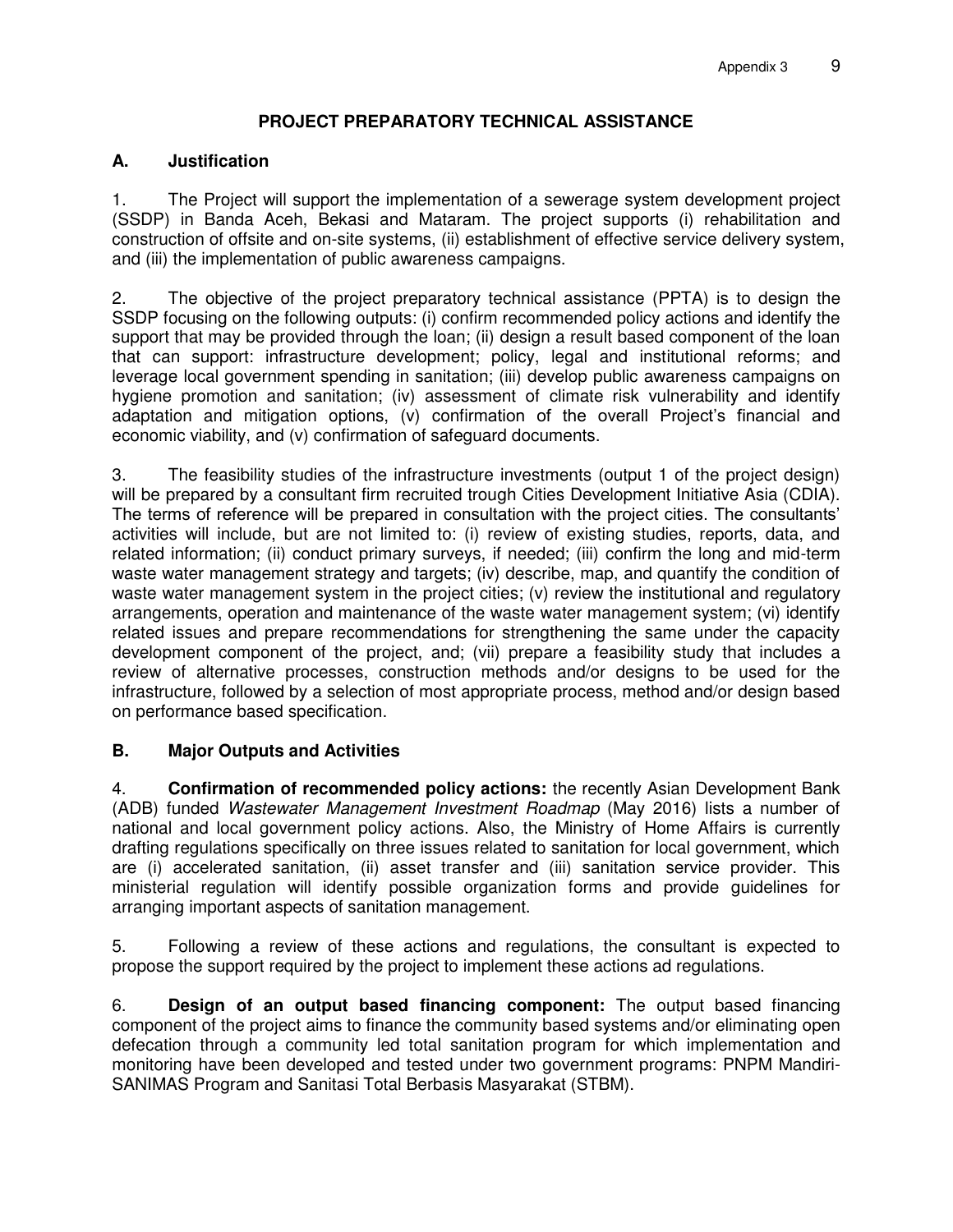7. The output linked indicators may refer to relevant policy, institutional, planning and budgetary reforms, focused at mainstreaming City Sanitation Strategies (CSS) into formal planning and budgeting processes and leverage of local government funding of sanitation,

8. The consultant is expected to carry out the following assessments:

- (i) assess program soundness covering relevance and justification, adequacy, implementation arrangements, financial and economic analysis;
- (ii) identify outputs to be linked to disbursements (indicators) and verification protocol;
- (iii) develop expenditure framework and financing plan, to determine the degree to which the proposed output based financing program will achieve its development results;
- (iv) examine the program systems (monitoring and evaluation, fiduciary [financial management, procurement, and anticorruption], safeguards [environmental and social], social inclusion and gender, and other systemic and institutional aspects).

9. **Design of effective service delivery mechanisms:** Based on a sound legal framework, a single, financially independent public service organization needs to be proposed which is responsible for planning, implementing, operating and maintaining wastewater management systems, with adequate capacity and increased accountability, financial and operational responsibility and transparency. Sanitation planning, financing, budgeting and capacity building strategies need to streamlined into local government planning and budgeting cycles. The roles of sub-national agencies in effective service delivery need to be assessed and confirmed and/or redefined.

10. The consultant is expected to identify delivery mechanisms, including but not limited to outsourcing to private sector (performance based contracts, build and operate contracts, management contracts), co-management (communities and local government) and social contracts.

11. **Design of social marketing strategies:** Starting with stakeholder analysis and development of a stakeholder communication strategy and participation plan, support for the project by the various stakeholders will be ensured. Supported by a gender analysis and a gender action plan, the consultant is expected develop public awareness campaigns on hygiene promotion and sanitation (aimed at various steps of the 'sanitation ladder"), including Community-Led Total Sanitation programs. This development should be based on an assessment and adaptation of existing programs in Indonesia.

12. **Screening and assessment of climate risk and vulnerability of the investments**: Based on the assessment, adaptation options are identified and evaluated on the basis of their technical feasibility and financial and economic viability. Climate mitigation measures will be identified, focusing on reducing Green House Gas emission through energy efficiency improvement. Community based climate resilience activities need to be identified.

13. **Assessment of social impacts**: The consultant is expected to assess: (i) poverty and social impact; (ii) gender impact, (iii) participation dimensions (including affordability analysis); (iv) social safeguards; and (v) other social risks; and develop relevant strategies and action plans (such as Gender Action Plan).

14. **Confirmation of the overall Project's financial and economic viability**. Based on the financial and economic viability of the infrastructure, prepared under output 1 of the project design, the consultants will confirm the project's overall Project's financial and economic viability,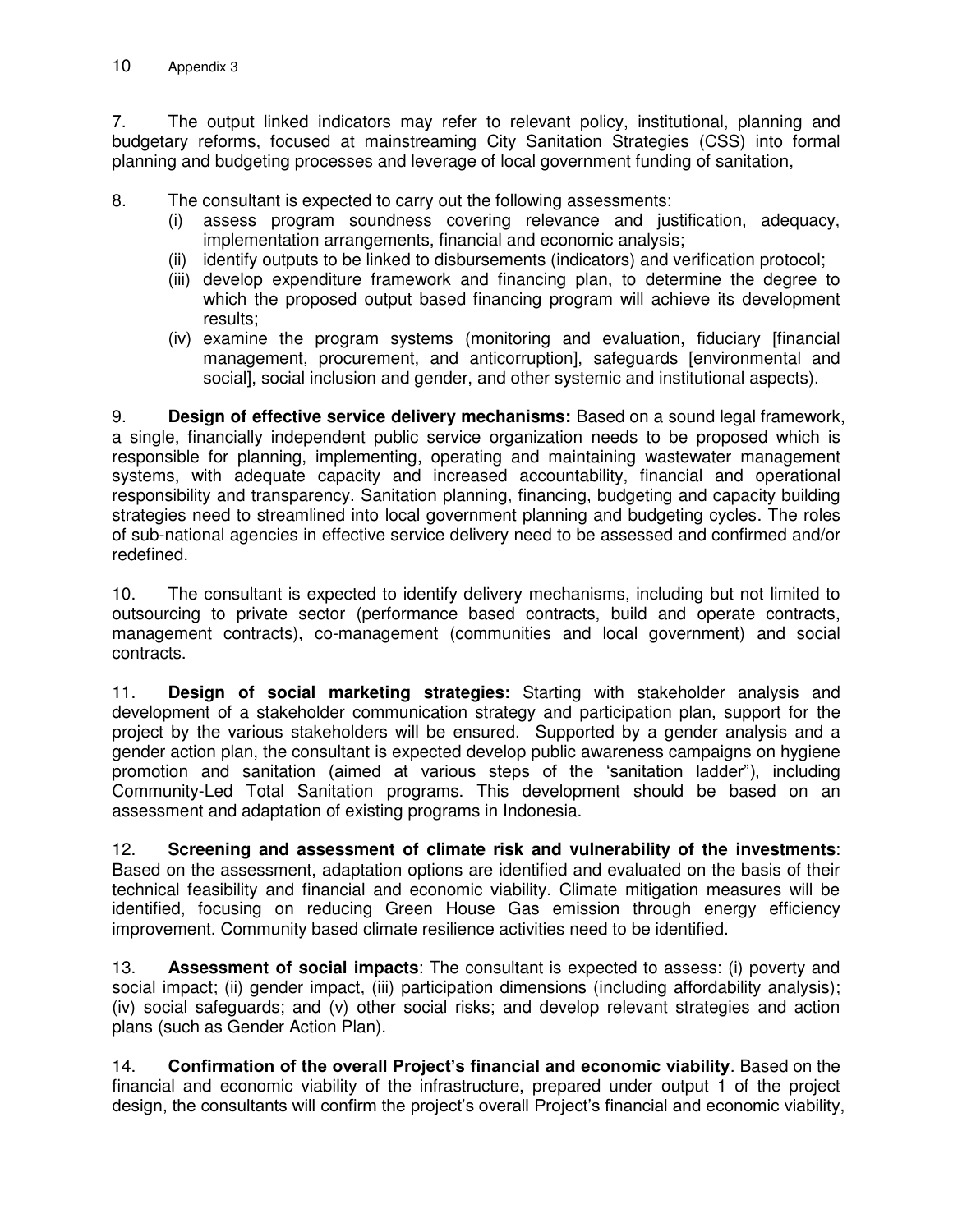based on ADB's identified 10 key areas of economic analysis: Assess the Macroeconomic Context; Assess the Sector Context; Assess the Demand; Provide the Economic Rationale and Choice of Financing Modality; Establish a Project Design and Monitoring Framework; Identify Project Alternatives and Conduct the Least-Cost Analysis; Identify and Compare Benefits and Costs; Assess the Sustainability of the Project Investment; Perform Sensitivity and Risk Analysis; Perform Distribution Analysis (Key Areas of Economic Analysis of Investment Projects–An Overview [2013]).

15. **Confirmation of safeguard documents.** The consultant will review, improve and confirm the safeguard documents (draft resettlement plans, indigenous people development plan and environmental assessments) which are prepared by CDIA consultants under output 1 of the project design.

| Table A3.1: Summary of Major Outputs and Activities           |                        |                                    |                        |
|---------------------------------------------------------------|------------------------|------------------------------------|------------------------|
|                                                               | <b>Expected</b>        |                                    | <b>Expected</b>        |
| <b>Major Activities</b>                                       | <b>Completion Date</b> | <b>Major Outputs</b>               | <b>Completion Date</b> |
| Policy actions                                                | Week 6                 | <b>Inception Report</b>            | Week 4                 |
| Output based financing<br>component                           | Week 12                |                                    |                        |
| Effective service delivery<br>mechanisms                      | Week 14                |                                    |                        |
| Social marketing strategies<br>Climate risk and vulnerability | Week 14                | Mid-term report                    | Week 14                |
| screening and assessment                                      | Week 18                |                                    |                        |
| Social impacts assessment<br>Financial and economic           | Week 18                |                                    |                        |
| analysis                                                      | Week 18                |                                    |                        |
| Safeguard documents                                           | Week 18                | Draft final report<br>Final report | Week 18<br>Week 24     |

16. The major outputs and activities are summarized in Table A3.1.

Source: Asian Development Bank.

## **C. Cost Estimate and Proposed Financing Arrangement**

17. The PPTA is estimated to cost \$1,200,000 equivalent, of which \$1,160,000 will be financed on a grant basis by ADB's Technical Assistance Special Fund (TASF-Others). The government will provide counterpart support in the form of counterpart staff and office accommodation. The detailed cost estimate is presented in Table A3.2.

|  |  | Table A3.2: Cost Estimates and Financing Plan |  |
|--|--|-----------------------------------------------|--|
|  |  |                                               |  |

|      | (\$'000)                                                    |                   |
|------|-------------------------------------------------------------|-------------------|
| Item |                                                             | <b>Total Cost</b> |
|      | Asian Development Bank <sup>a</sup>                         |                   |
|      | Consultants                                                 |                   |
|      | Remuneration and per diem<br>a.                             |                   |
|      | International consultants (26 person-months)                | 650.0             |
|      | ii.<br>National consultants (60 person-months)              | 300.0             |
|      | International and local travel<br>b.                        | 50.0              |
|      | Reports and communications<br>c.                            | 10.0              |
| 2.   | Workshops, training, seminars, and conferences <sup>b</sup> | 10.0              |
| 3.   | Surveys <sup>b</sup>                                        | 10.0              |
| 4.   | Office accommodation (Jakarta)                              | 12.0              |